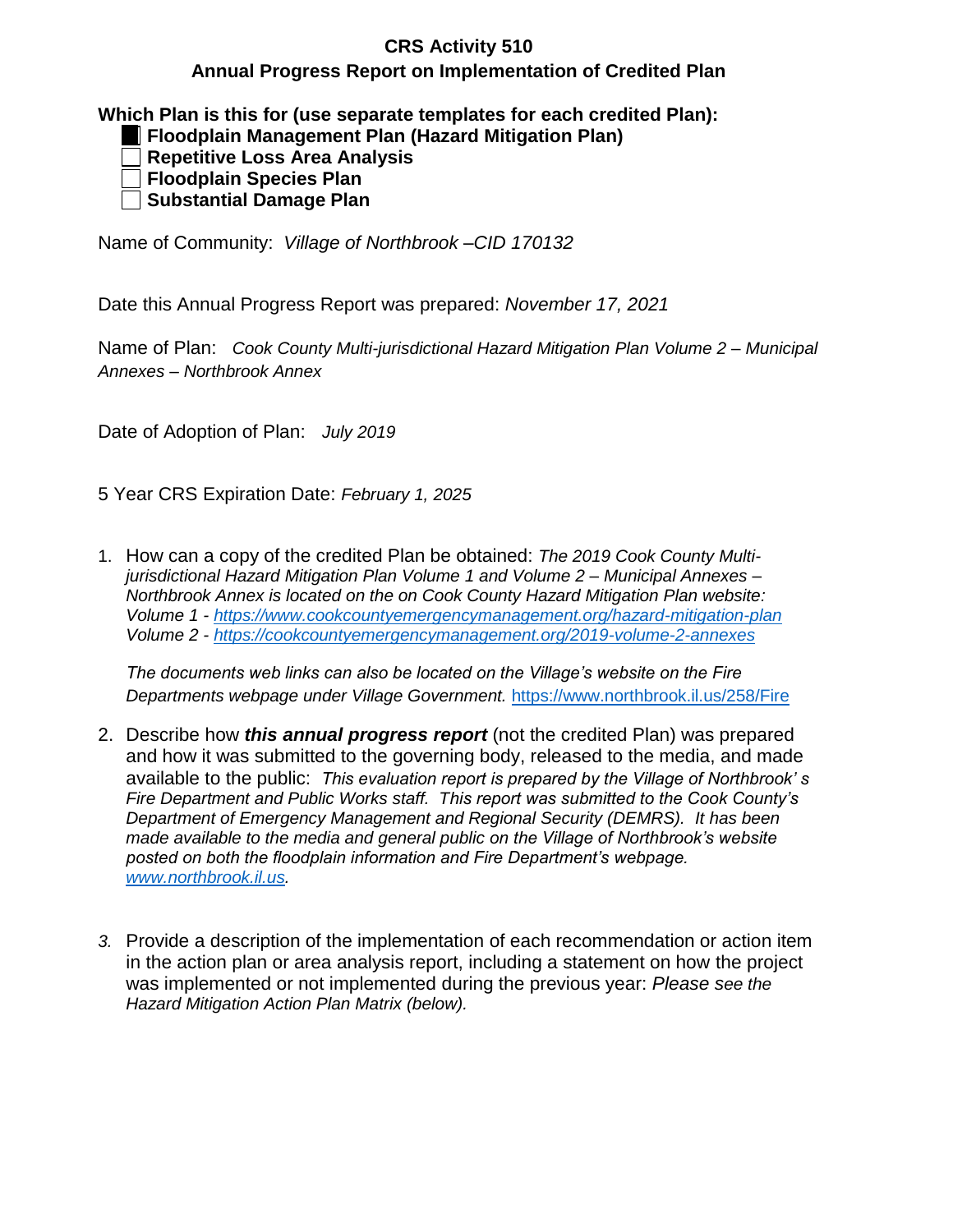| TABLE: HAZARD MITIGATION ACTION PLAN MATRIX                                                                                                                                                                                                                                                                                                                                                                                         |                              |                       |                                                   |                          |                                                                   |                          |                                                               |                                                                                                                |  |  |
|-------------------------------------------------------------------------------------------------------------------------------------------------------------------------------------------------------------------------------------------------------------------------------------------------------------------------------------------------------------------------------------------------------------------------------------|------------------------------|-----------------------|---------------------------------------------------|--------------------------|-------------------------------------------------------------------|--------------------------|---------------------------------------------------------------|----------------------------------------------------------------------------------------------------------------|--|--|
| <b>Completion status legend:</b><br>$O =$ Action Ongoing toward Completion<br>$N = New$<br>$R =$ Want Removed from Annex $X =$ No Action Taken<br>$C = Project Completed$                                                                                                                                                                                                                                                           |                              |                       |                                                   |                          |                                                                   |                          |                                                               |                                                                                                                |  |  |
| 2021<br>Status                                                                                                                                                                                                                                                                                                                                                                                                                      | 2020<br><b>Status</b>        | 2019<br><b>Status</b> | <b>Hazards</b><br><b>Mitigated</b>                | <b>Objectives</b><br>Met | Lead<br><b>Agencies</b>                                           | <b>Estimated</b><br>Cost | <b>Sources</b><br>οf<br><b>Funding</b>                        | Timeline/Projected<br><b>Completion Date</b><br>(a)                                                            |  |  |
| Action N3.1—Integrate the hazard mitigation plan into other plans, ordinances, or programs to dictate land<br>uses within the jurisdiction                                                                                                                                                                                                                                                                                          |                              |                       |                                                   |                          |                                                                   |                          |                                                               |                                                                                                                |  |  |
|                                                                                                                                                                                                                                                                                                                                                                                                                                     | <b>Status Description:</b>   |                       |                                                   |                          |                                                                   |                          |                                                               |                                                                                                                |  |  |
| O                                                                                                                                                                                                                                                                                                                                                                                                                                   | O                            | Ongoing               | All                                               | 3, 4, 6, 10,<br>13       | Fire, Public<br>Works                                             | Low                      | Local                                                         | Ongoing                                                                                                        |  |  |
|                                                                                                                                                                                                                                                                                                                                                                                                                                     |                              |                       |                                                   |                          | Action N3.2-Update the municipality's emergency operations center |                          |                                                               |                                                                                                                |  |  |
|                                                                                                                                                                                                                                                                                                                                                                                                                                     | <b>Status Description:</b>   |                       |                                                   |                          |                                                                   |                          |                                                               |                                                                                                                |  |  |
|                                                                                                                                                                                                                                                                                                                                                                                                                                     | 2020: Completed              |                       |                                                   |                          |                                                                   |                          |                                                               |                                                                                                                |  |  |
| C                                                                                                                                                                                                                                                                                                                                                                                                                                   | C                            | Ongoing               | All                                               | 1, 2, 5, 8               | Fire                                                              | Low                      | Local                                                         | Short-term                                                                                                     |  |  |
|                                                                                                                                                                                                                                                                                                                                                                                                                                     |                              |                       | Action N3.3-Increase capability for snow removal. |                          |                                                                   |                          |                                                               |                                                                                                                |  |  |
|                                                                                                                                                                                                                                                                                                                                                                                                                                     | <b>Status Description:</b>   |                       |                                                   |                          |                                                                   |                          |                                                               |                                                                                                                |  |  |
| O                                                                                                                                                                                                                                                                                                                                                                                                                                   | $\circ$                      | Ongoing               | Severe<br>Winter<br>Weather                       | 1, 6, 11                 | Public<br>Works                                                   | High                     | <b>FEMA</b><br>Hazard<br>Mitigatio<br>n Grant<br><b>Funds</b> | Long-term                                                                                                      |  |  |
|                                                                                                                                                                                                                                                                                                                                                                                                                                     | risk assessment of this plan |                       |                                                   |                          |                                                                   |                          |                                                               | Action N3.4—Strive to capture perishable data after significant hazard events to support future updates to the |  |  |
|                                                                                                                                                                                                                                                                                                                                                                                                                                     | <b>Status Description:</b>   |                       |                                                   |                          |                                                                   |                          |                                                               |                                                                                                                |  |  |
| O                                                                                                                                                                                                                                                                                                                                                                                                                                   | O                            | Ongoing               | All                                               | 3, 6, 8                  | Planning,<br>Public<br>Works                                      | High                     | General<br>revenue,<br><b>FEMA</b><br>Grants                  | Long-term and<br>ongoing                                                                                       |  |  |
| Action N3.5—Maintain good standing under the National Flood Insurance Program by implementing programs<br>that meet or exceed the minimum NFIP requirements. Such programs include enforcing an adopted flood<br>damage prevention ordinance, participating in floodplain mapping updates, and providing public assistance<br>and information on floodplain requirements and impacts. Moved to Class 6 Rating from Class 7 in 2021. |                              |                       |                                                   |                          |                                                                   |                          |                                                               |                                                                                                                |  |  |
| <b>Status Description:</b>                                                                                                                                                                                                                                                                                                                                                                                                          |                              |                       |                                                   |                          |                                                                   |                          |                                                               |                                                                                                                |  |  |
| O                                                                                                                                                                                                                                                                                                                                                                                                                                   | O                            | Ongoing               | Flood                                             | 3, 4, 6, 7, 9            | Planning,<br>Public<br>Works                                      | Low                      | Local                                                         | Ongoing                                                                                                        |  |  |
| Action N3.6—Consider the development of a post-disaster action plan, including a debris management plan                                                                                                                                                                                                                                                                                                                             |                              |                       |                                                   |                          |                                                                   |                          |                                                               |                                                                                                                |  |  |
| <b>Status Description:</b>                                                                                                                                                                                                                                                                                                                                                                                                          |                              |                       |                                                   |                          |                                                                   |                          |                                                               |                                                                                                                |  |  |
| O                                                                                                                                                                                                                                                                                                                                                                                                                                   | O                            | Ongoing               | All                                               | 1, 6, 8                  | Public<br>Works                                                   | Low                      | Local                                                         | Long-term                                                                                                      |  |  |
| Action N3.7-Maintain the municipality's tornado warning system                                                                                                                                                                                                                                                                                                                                                                      |                              |                       |                                                   |                          |                                                                   |                          |                                                               |                                                                                                                |  |  |
| <b>Status Description:</b>                                                                                                                                                                                                                                                                                                                                                                                                          |                              |                       |                                                   |                          |                                                                   |                          |                                                               |                                                                                                                |  |  |
| O                                                                                                                                                                                                                                                                                                                                                                                                                                   | O                            | Ongoing               | Severe<br>Weather,<br>Tornado                     | 1, 5, 6, 12              | Police, Fire                                                      | Low                      | Local                                                         | Ongoing                                                                                                        |  |  |
| Action N3.8-Continue to support the countywide actions identified in this plan                                                                                                                                                                                                                                                                                                                                                      |                              |                       |                                                   |                          |                                                                   |                          |                                                               |                                                                                                                |  |  |
| <b>Status Description:</b>                                                                                                                                                                                                                                                                                                                                                                                                          |                              |                       |                                                   |                          |                                                                   |                          |                                                               |                                                                                                                |  |  |
| O                                                                                                                                                                                                                                                                                                                                                                                                                                   | O                            | Ongoing               | Multi-<br>Hazard                                  | All                      | All<br>Departments                                                | Low                      | Local                                                         | Ongoing                                                                                                        |  |  |
| Action N3.9-Establish and continue partnerships between public and private sectors including CERT                                                                                                                                                                                                                                                                                                                                   |                              |                       |                                                   |                          |                                                                   |                          |                                                               |                                                                                                                |  |  |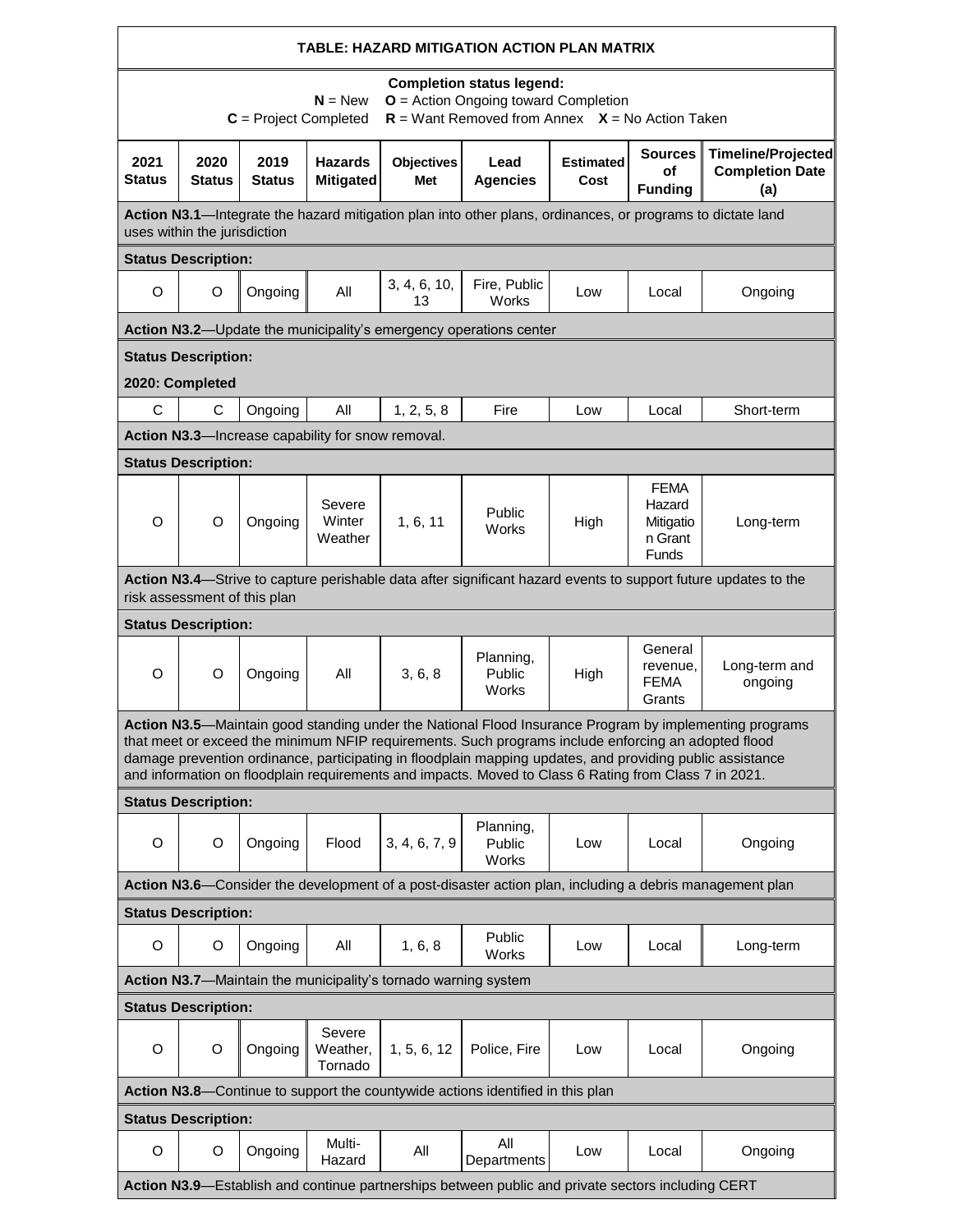| <b>Status Description:</b>                                                                                                               |                                                                                                                                                 |            |                                             |                      |                                                                                                      |                   |                                  |                                                                                                               |  |  |
|------------------------------------------------------------------------------------------------------------------------------------------|-------------------------------------------------------------------------------------------------------------------------------------------------|------------|---------------------------------------------|----------------------|------------------------------------------------------------------------------------------------------|-------------------|----------------------------------|---------------------------------------------------------------------------------------------------------------|--|--|
| O                                                                                                                                        | O                                                                                                                                               | Ongoing    | Multi-<br>Hazard                            | 3, 6, 8, 13          | All<br>Departments                                                                                   | Low               | Local                            | Ongoing                                                                                                       |  |  |
| Action N3.10-Strive to implement processes or structures to protect high-risk areas affected by floods                                   |                                                                                                                                                 |            |                                             |                      |                                                                                                      |                   |                                  |                                                                                                               |  |  |
| <b>Status Description:</b>                                                                                                               |                                                                                                                                                 |            |                                             |                      |                                                                                                      |                   |                                  |                                                                                                               |  |  |
| O                                                                                                                                        | O                                                                                                                                               | Ongoing    | Flood                                       | 2, 3, 6, 7, 9,<br>10 | Planning,<br>Public<br>Works                                                                         | High              | General<br>revenue,<br>Grants    | Long-term                                                                                                     |  |  |
|                                                                                                                                          |                                                                                                                                                 |            |                                             |                      | Action N3.11-Actively participate in the plan maintenance strategy identified in this plan.          |                   |                                  |                                                                                                               |  |  |
|                                                                                                                                          | <b>Status Description:</b>                                                                                                                      |            |                                             |                      |                                                                                                      |                   |                                  |                                                                                                               |  |  |
| O                                                                                                                                        | O                                                                                                                                               | Ongoing    | All                                         | 3, 4, 6              | DHSEM,<br>Village                                                                                    | Low               | General<br>Revenue               | Short-term                                                                                                    |  |  |
|                                                                                                                                          |                                                                                                                                                 |            |                                             |                      | Action N3.12-Implement Blackthorn Lane Stormwater Project Improve street drainage collection system. |                   |                                  |                                                                                                               |  |  |
|                                                                                                                                          | <b>Status Description:</b>                                                                                                                      |            |                                             |                      |                                                                                                      |                   |                                  |                                                                                                               |  |  |
| 2020: Complete                                                                                                                           |                                                                                                                                                 |            |                                             |                      |                                                                                                      |                   |                                  |                                                                                                               |  |  |
| С                                                                                                                                        | С                                                                                                                                               | New        | Flood                                       | 2, 3, 4, 12,<br>13   | Village of<br>Northbrook                                                                             | \$263,000;<br>Low | <b>Bonds</b>                     | October 2019                                                                                                  |  |  |
| Action N3.13-Implement Williamsburg Drive/Old Post Road Stormwater Management Project (Master<br>Stormwater Management Plan Project 21). |                                                                                                                                                 |            |                                             |                      |                                                                                                      |                   |                                  |                                                                                                               |  |  |
|                                                                                                                                          |                                                                                                                                                 |            |                                             |                      |                                                                                                      |                   |                                  | Status Description: This project was removed from the MSMP Project list as it was re-evaluated as having list |  |  |
|                                                                                                                                          |                                                                                                                                                 |            | cost benefit for the proposed improvements. |                      |                                                                                                      |                   |                                  |                                                                                                               |  |  |
| C                                                                                                                                        | C                                                                                                                                               | <b>New</b> | Flood                                       | 2, 3, 4, 12,<br>13   | Village of<br>Northbrook                                                                             | \$270,000;<br>Low | Grants,<br>Local<br>Funds        | 2025                                                                                                          |  |  |
|                                                                                                                                          | Action N3.14-Implement Brittany Road Stormwater Management Project (Master Stormwater Management<br>Plan Project 24).                           |            |                                             |                      |                                                                                                      |                   |                                  |                                                                                                               |  |  |
| <b>Status Description:</b>                                                                                                               |                                                                                                                                                 |            |                                             |                      |                                                                                                      |                   |                                  |                                                                                                               |  |  |
| 2020: Completed                                                                                                                          |                                                                                                                                                 |            |                                             |                      |                                                                                                      |                   |                                  |                                                                                                               |  |  |
| C                                                                                                                                        | C                                                                                                                                               | New        | Flood                                       | 2, 3, 4, 12,<br>13   | Village of<br>Northbrook                                                                             | \$319,870;<br>Low | Grants,<br>Local<br>Funds        | 2020                                                                                                          |  |  |
| Action N3.15-Implement Dehne Subdivision Stormwater Management Project (Master Stormwater<br>Management Plan Project 24).                |                                                                                                                                                 |            |                                             |                      |                                                                                                      |                   |                                  |                                                                                                               |  |  |
|                                                                                                                                          | <b>Status Description:</b>                                                                                                                      |            |                                             |                      |                                                                                                      |                   |                                  |                                                                                                               |  |  |
| 2020: Complete                                                                                                                           |                                                                                                                                                 |            |                                             |                      |                                                                                                      |                   |                                  |                                                                                                               |  |  |
| С                                                                                                                                        | С                                                                                                                                               | <b>New</b> | Flood                                       | 2, 3, 4, 12,<br>13   | Village of<br>Northbrook                                                                             | \$420,35;<br>Low  | Grants,<br>Local<br><b>Funds</b> | 2019                                                                                                          |  |  |
| Action N3.16-Implement First Street/Center Avenue Stormwater Management Project (Master<br>Stormwater Management Plan Project 24).       |                                                                                                                                                 |            |                                             |                      |                                                                                                      |                   |                                  |                                                                                                               |  |  |
| <b>Status Description:</b>                                                                                                               |                                                                                                                                                 |            |                                             |                      |                                                                                                      |                   |                                  |                                                                                                               |  |  |
| 2020: Ongoing                                                                                                                            |                                                                                                                                                 |            |                                             |                      |                                                                                                      |                   |                                  |                                                                                                               |  |  |
| С                                                                                                                                        | O                                                                                                                                               | New        | Flood                                       | 2, 3, 4, 12,<br>13   | Village of<br>Northbrook                                                                             | \$567,000;<br>Low | Grants,<br>Local<br><b>Funds</b> | 2021                                                                                                          |  |  |
|                                                                                                                                          | Action N3.17-Implement Landwehr Road/Sunset Trail Intersection Stormwater Management Project<br>(Master Stormwater Management Plan Project 26). |            |                                             |                      |                                                                                                      |                   |                                  |                                                                                                               |  |  |
| <b>Status Description:</b>                                                                                                               |                                                                                                                                                 |            |                                             |                      |                                                                                                      |                   |                                  |                                                                                                               |  |  |
| 2020: Completed                                                                                                                          |                                                                                                                                                 |            |                                             |                      |                                                                                                      |                   |                                  |                                                                                                               |  |  |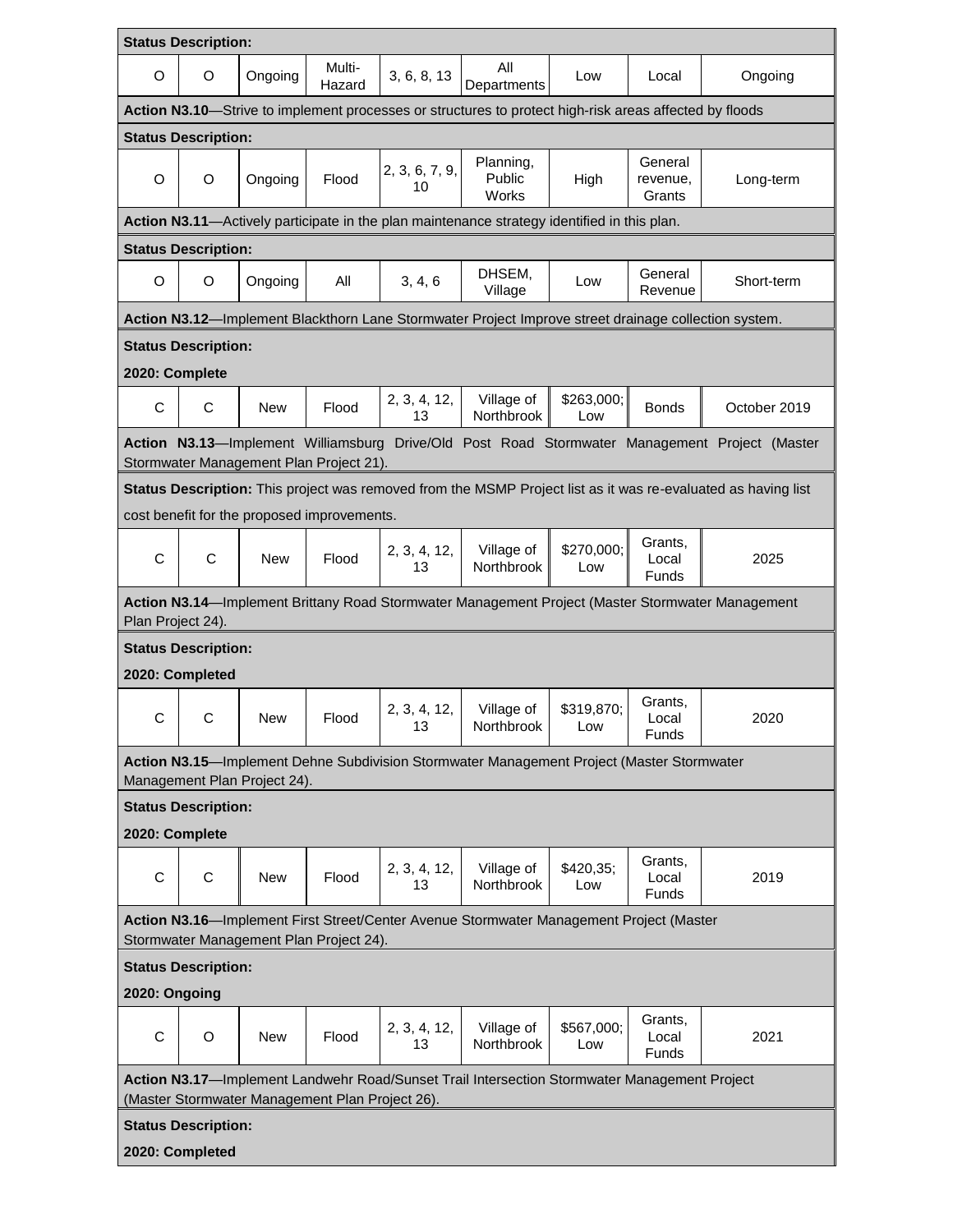| $\circ$                                                                                                                                                                                 | O | <b>New</b> | Flood | 2, 3, 4, 12,<br>13    | Village of<br><b>Northbrook</b> | \$525,250;<br>Low | Grants,<br>Local<br><b>Funds</b> | 2021 |  |
|-----------------------------------------------------------------------------------------------------------------------------------------------------------------------------------------|---|------------|-------|-----------------------|---------------------------------|-------------------|----------------------------------|------|--|
| Action N3.18-Implement Longvalley Drive Stormwater Management Project (Master Stormwater Management<br>Plan Project 27).                                                                |   |            |       |                       |                                 |                   |                                  |      |  |
| <b>Status Description:</b>                                                                                                                                                              |   |            |       |                       |                                 |                   |                                  |      |  |
| 2020: Complete                                                                                                                                                                          |   |            |       |                       |                                 |                   |                                  |      |  |
| C                                                                                                                                                                                       | C | N          | Flood | 2, 3, 4, 12,<br>13    | Village of<br>Northbrook        | \$16,440;<br>Low  | Grants,<br>Local<br>Funds        | 2019 |  |
| Action N3.19-Implement Second Street Culvert Replacement.                                                                                                                               |   |            |       |                       |                                 |                   |                                  |      |  |
| Status Description: This project was removed from the MSMP Project list as a dedicated easement could not be                                                                            |   |            |       |                       |                                 |                   |                                  |      |  |
| acquired.                                                                                                                                                                               |   |            |       |                       |                                 |                   |                                  |      |  |
| O                                                                                                                                                                                       | O | N          | Flood | 2, 3, 4, 7,<br>12, 13 | Village of<br>Northbrook        | \$373,933;<br>Low | Grants,<br>Local<br><b>Funds</b> | 2020 |  |
| Action N3.20-Implement Surrey Lane Stormwater Management Project (Master Stormwater Management<br>Plan Project 28).                                                                     |   |            |       |                       |                                 |                   |                                  |      |  |
| <b>Status Description:</b>                                                                                                                                                              |   |            |       |                       |                                 |                   |                                  |      |  |
| 2020: Completed                                                                                                                                                                         |   |            |       |                       |                                 |                   |                                  |      |  |
| C                                                                                                                                                                                       | C | N          | Flood | 2, 3, 4, 12,<br>13    | Village of<br>Northbrook        | \$130,902;<br>Low | Grants,<br>Local<br><b>Funds</b> | 2020 |  |
| Action N3.21-Implement Wendy Drive Stormwater Management Project (Master Stormwater Management<br>Plan Project 28).                                                                     |   |            |       |                       |                                 |                   |                                  |      |  |
| <b>Status Description:</b>                                                                                                                                                              |   |            |       |                       |                                 |                   |                                  |      |  |
| 2020: Completed                                                                                                                                                                         |   |            |       |                       |                                 |                   |                                  |      |  |
| C                                                                                                                                                                                       | C | N          | Flood | 2, 3, 4, 12,<br>13    | Village of<br><b>Northbrook</b> | \$765,000;<br>Low | Grants,<br>Local<br><b>Funds</b> | 2020 |  |
| a. Ongoing indicates continuation of an action that is already in place. Short-term indicates implementation within<br>five years. Long-term indicates implementation after five years. |   |            |       |                       |                                 |                   |                                  |      |  |

## **Objectives**:

1. Eliminate or minimize disruption of local government operations caused by natural hazards through all phases of emergency management.

2. Increase the resilience of (or protect and maintain) infrastructure and critical facilities.

- 3. Consider the impacts of natural hazards on future land uses in the planning area, including possible impacts from climate change.
- 4. Integrate hazard mitigation policies into land use plans in the planning area.
- 5. Develop, improve, and protect systems that provide early warnings, emergency response communications, and evacuation procedures.
- 6. Use the best available data, science and technologies to educate the public and to improve understanding of the location and potential impacts of natural hazards, the vulnerability of building types and community development patterns, and the measures needed to protect life safety.
- 7. Retrofit, purchase, or relocate structures in high hazard areas, including those known to be repetitively damaged.
- 8. Establish partnerships among all levels of local government, the private sector, and/or nongovernmental organizations to improve and implement methods to protect people and property.
- 9. Provide or improve flood protection on a watershed basis with flood control structures and drainage maintenance plans.

10. Strengthen codes and land use planning and their enforcement, so that new construction or redevelopment can avoid or withstand the impacts of natural hazards.

- 11. Encourage mitigation through incentive-based programs, such as the Community Rating System, Firewise, and StormReady programs.
- 12. Reduce natural hazard-related risks and vulnerability to potentially isolated populations within the planning area. 13. Encourage hazard mitigation measures that result in the least adverse effect on the natural environment and that use natural processes.